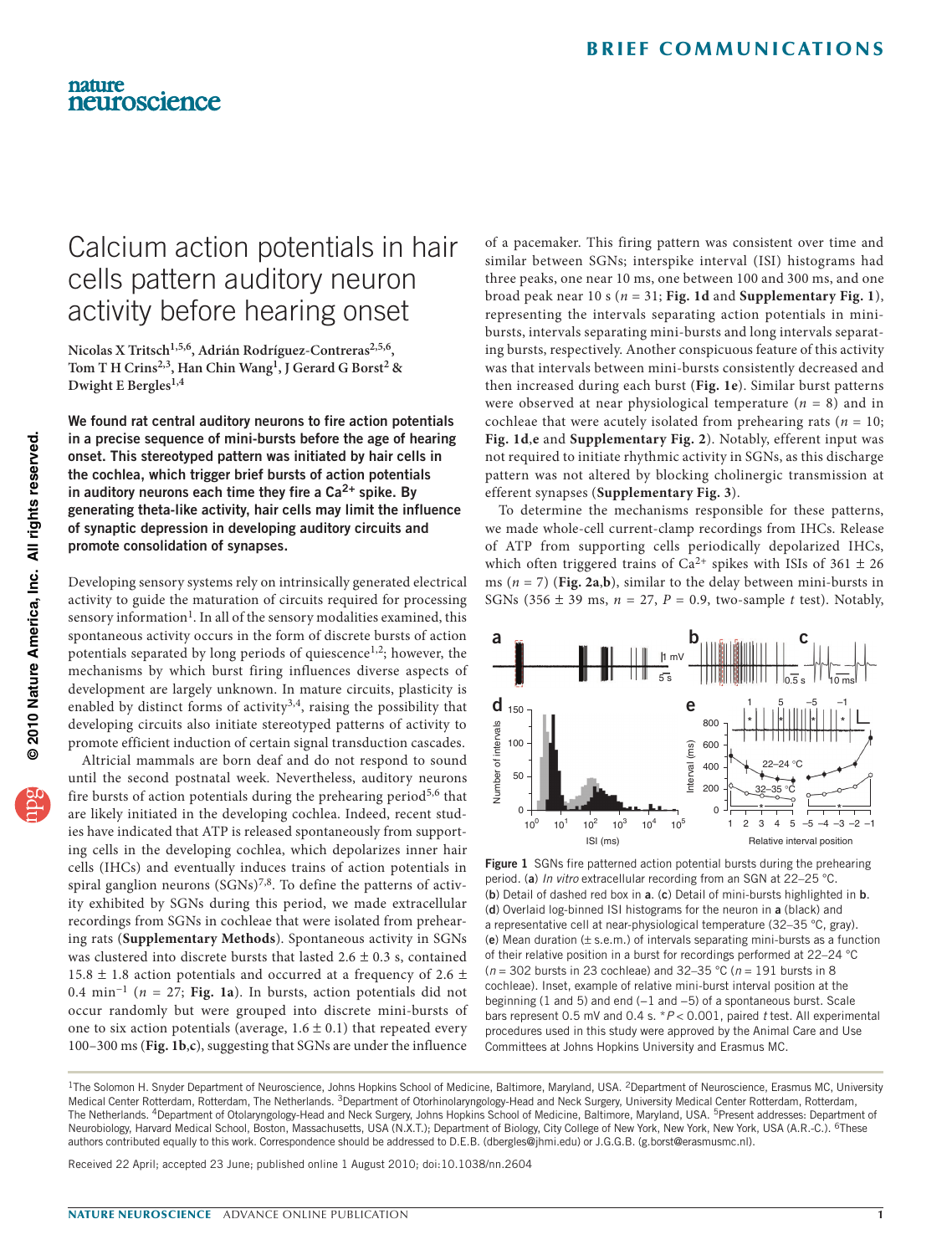## **BRIEF COMMUNICATIONS**

<span id="page-1-0"></span>**Figure 2** IHC Ca<sup>2+</sup> spikes initiate action potential mini-bursts in SGNs before hearing onset. (a) Spontaneous burst of  $Ca^{2+}$  spikes recorded from an IHC (22-24 °C). (b) Log-binned histogram of intervals separating  $Ca^{2+}$ spikes in spontaneous bursts (*n* = 7 IHCs). (c) Mean duration (± s.e.m.) of intervals separating Ca2+ spikes versus relative position in a burst. \**P* < 0.05. (d–g) Simultaneous recording from an IHC (whole cell, gray) and a synaptically connected SGN (extracellular, black). (d) Continuous paired recording after five consecutive depolarizing current injections of increasing amplitude (20–40 pA). Small hyperpolarizing current steps (−10 pA) were injected every 20 s. Scale bars represent 50 mV (top), 2 mV (bottom) and 10 s. (e) IHC membrane potential ( $V_{\text{rest}}$  = −80 mV) in response to 40-pA injection and corresponding postsynaptic SGN firing. (f) Detail of dashed red box in e. (g) Plot of consecutive intervals (log scale) separating IHC Ca<sup>2+</sup> spikes and SGN action potentials from the recording in d. (h) Superimposed log-binned ISI histograms for all IHC  $Ca<sup>2+</sup>$  spikes and SGN action potentials pooled from 11 paired recordings. Long intervals separating current injections were excluded for clarity.

intervals between  $Ca^{2+}$  spikes progressively decreased and then increased during these events (**[Fig. 2a](#page-1-0)**,**c**). To determine if IHC Ca2+ spikes were sufficient to induce SGN mini-bursts, we recorded simultaneously from IHCs and their synaptically connected SGNs (**Supplementary Fig. 4**). Slow depolarization of IHCs triggered trains of  $Ca^{2+}$  spikes in IHCs and discrete bursts of action potentials in SGNs ( $n = 11$  pairs; **[Fig. 2d](#page-1-0),e**). The vast majority of  $Ca^{2+}$  spikes (92%,  $n = 1,634$  spikes) elicited postsynaptic mini-bursts of  $2.1 \pm 0.1$  action potentials ([Fig.](#page-1-0) 2f) separated by  $8.0 \pm 0.7$  ms ( $n = 11$ ), similar to the first peak in ISI histograms (**[Fig. 1d](#page-0-0)**). Furthermore, the intervals separating IHC  $Ca^{2+}$  spikes and SGN action potential mini-bursts were indistinguishable ([Fig. 2g](#page-1-0),h). Thus, IHC Ca<sup>2+</sup> spikes act as pacemakers to set the timing of action potentials in peripheral auditory neurons before hearing.

To determine whether activity patterns initiated in the cochlea propagate through central auditory nuclei, we made extracellular recordings *in vivo* from principal neurons in the medial nucleus of the trapezoid body (MNTB; **Supplementary Fig. 5**), a relay nucleus in the brain-stem involved in sound localization<sup>[9](#page-2-1)</sup>. Spontaneous activity in most MNTB neurons (*n* = 31 of 34, 91%) in prehearing postnatal day 4–8 (P4–8) rats consisted of discrete bursts of action potentials similar to those recorded from SGNs; bursts lasted for  $2.6 \pm 0.4$  s, occurred at a frequency of  $3.2 \pm 0.3$  min<sup>-1</sup> and contained  $16.5 \pm 2.7$  action potentials (**[Fig. 3a](#page-1-1)**). Action potentials in bursts were typically clustered into



<span id="page-1-1"></span>Figure 3 MNTB neurons fire patterned action potential bursts during the prehearing period. (a) *In vivo* extracellular recording from a P5 MNTB neuron. (b) Detail of dashed red box in a. (c) Detail of the mini-burst highlighted in b. Arrowheads indicate prespikes. (d) Log-binned ISI histograms for the cell in  $a$ . (e) Mean duration ( $\pm$  s.e.m.) of mini-burst intervals in bursts (*n* = 216 bursts in 19 units). \**P* < 0.003, paired *t* test.



discrete mini-bursts containing  $1.5 \pm 0.1$  action potentials ([Fig.](#page-1-1) 3b,c) and ISI histograms had distinct peaks near 10 ms, 100–300 ms and 10 s (**[Fig. 3d](#page-1-1)** and **Supplementary Fig. 1**). In addition, the intervals between mini-bursts progressively decreased and then increased during each burst (**[Fig. 3e](#page-1-1)**), a characteristic feature of SGN activity. This firing pattern was observed as early as P1 and was prevalent for most of the postnatal prehearing period (**Supplementary Fig. 1**). In recordings in which pre-spikes were visible ( $n = 16$  of 31), all action potentials were preceded by a prespike in 14 cells (**[Fig. 3c](#page-1-1)**); in the remaining two cells, 97% of action potentials were preceded by a prespike, indicating that this activity was induced by synaptic input from the cochlear nucleus<sup>[10](#page-2-2)</sup>. Moreover, spontaneously active MNTB neurons were not observed when the contralateral cochlea was removed ( $n = 6$ ; **Supplementary Fig. 6**), indicating that the patterns of activity exhibited by MNTB neurons *in vivo* are initiated in the cochlea.

To explore whether neurons in other auditory centers exhibit similar activity, we made *in vivo* extracellular recordings from the central nucleus of the inferior colliculus (CIC), a major midbrain nucleus that integrates ascending auditory information. Most recordings from CIC were composed of multiple units that exhibited highly correlated activity ( $n = 92$  of 120 recordings, 77%), consisting of bouts of action potentials lasting several seconds (**Supplementary Fig. 7**); the remaining recordings contained either a few isolated spikes or regularly discharging units. The high degree of synchrony among CIC neurons *in vivo* is consistent with ATP-mediated events in the cochlea, which initiate synchronous activity in groups of IHCs in the same region of the organ of Corti<sup>7,8</sup>. In recordings in which action potentials from individual bursting units could be discriminated  $(n = 21)$ , CIC neurons displayed firing patterns similar to those recorded from SGNs and MNTB neurons; action potentials were clustered in discrete bursts of  $8.5 \pm 1.1$  action potentials, which lasted  $1.7 \pm 0.2$  s and occurred at 2.9 ± 0.4 min−1. Although extended mini-bursts were not as frequent, ISI histograms had distinct peaks near 100–300 ms and 10 s, and intervals between mini-bursts progressively shortened and